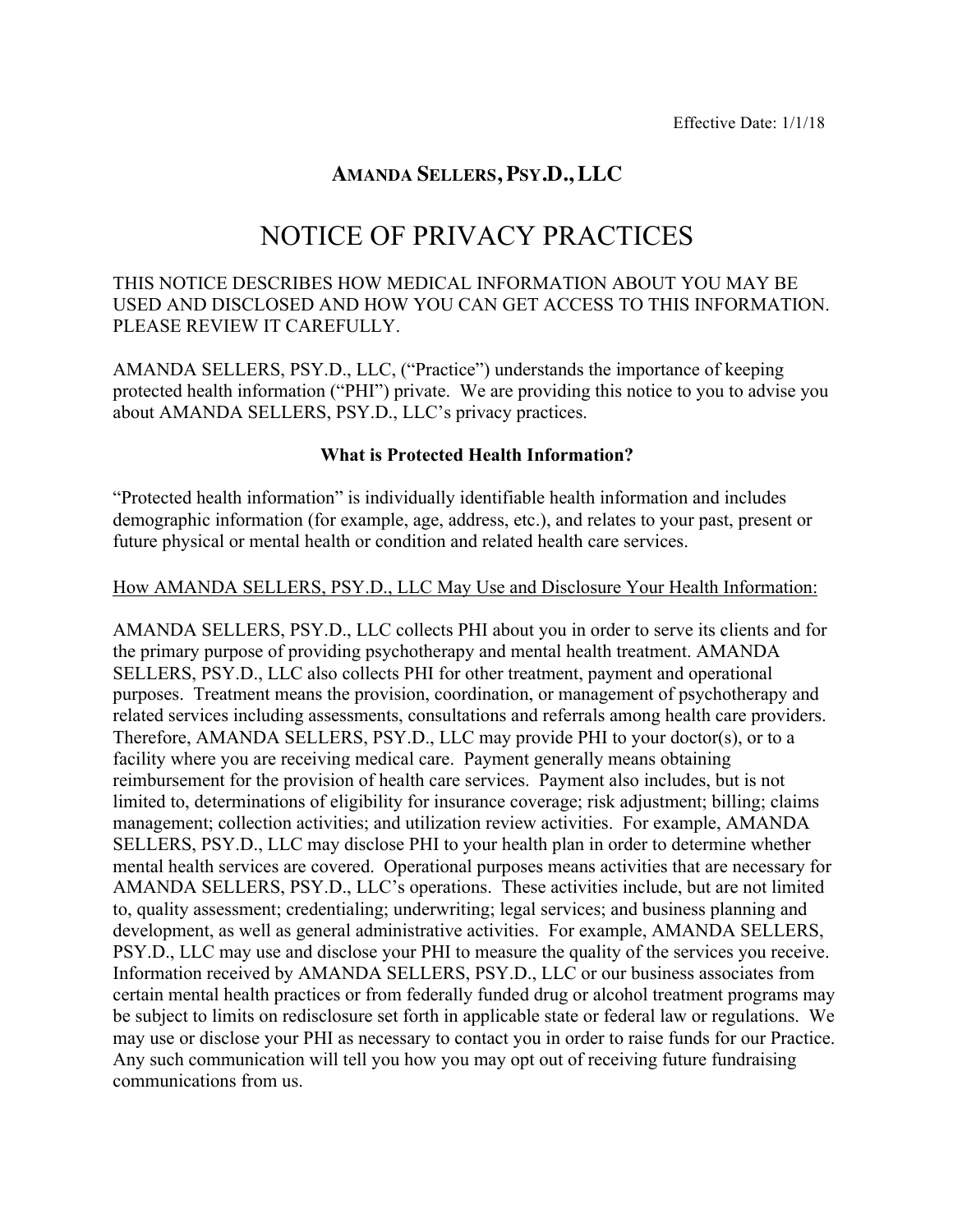AMANDA SELLERS, PSY.D., LLC may use or disclose PHI about you without your authorization or permission for several other reasons. These reasons include:

- By law, we must disclose your PHI to you unless it has been determined by a health care professional that it would be harmful to you. Even in such cases, we may disclose a summary of your PHI to certain of your authorized representatives specified by you or by law. We must also disclose PHI to the Secretary of the U.S. Department of Health and Human Services (HHS) for investigations or determinations of our compliance with laws on the protection of your health information.
- To a parent or guardian. State laws concerning minors permit or require certain disclosure of PHI to parents, guardians, and persons acting in a similar legal status. We will act consistently with the laws of this State (or, if you are treated by us in another state, the laws of that state) and will make disclosures following such laws
- As required by law. A federal, state or local law may require AMANDA SELLERS, PSY.D., LLC to use or disclose your PHI for certain purposes.
- To report suspected child abuse. AMANDA SELLERS, PSY.D., LLC is mandated to report any suspected child abuse that she learns of during treatment, even if she does not see the abused child.
- To report suspected abuse of older adults. AMANDA SELLERS, PSY.D., LLC may report if she suspects an older adult is being abused.
- For judicial and administrative proceedings. AMANDA SELLERS, PSY.D., LLC may disclose your PHI pursuant to a court order.
- To avert a serious threat to health or safety. AMANDA SELLERS, PSY.D., LLC may use or disclose your PHI if, in good faith, we believe that such information is necessary to avert a serious and imminent threat to the health or safety of a person or the public.
- For worker's compensation. AMANDA SELLERS, PSY.D., LLC may disclose PHI regarding work-related injuries in compliance with worker's compensation laws.

In any other situation, we will ask for your written authorization before using or disclosing any PHI about you. For example, if you are applying for a life insurance policy, AMANDA SELLERS, PSY.D., LLC must obtain your written authorization prior to disclosing your PHI to the insurance company. AMANDA SELLERS, PSY.D., LLC has prepared authorization forms for your use, and will make them available to you upon request. If you choose to sign an authorization to disclose information, you can later revoke that authorization to stop any future uses and disclosures.

In some circumstances, you have the opportunity to agree or object to the use or disclosure of all or part of your PHI. Following are examples in which your agreement or objection is required. Unless you object, we may disclose to a member of your family, a relative, a close friend, or any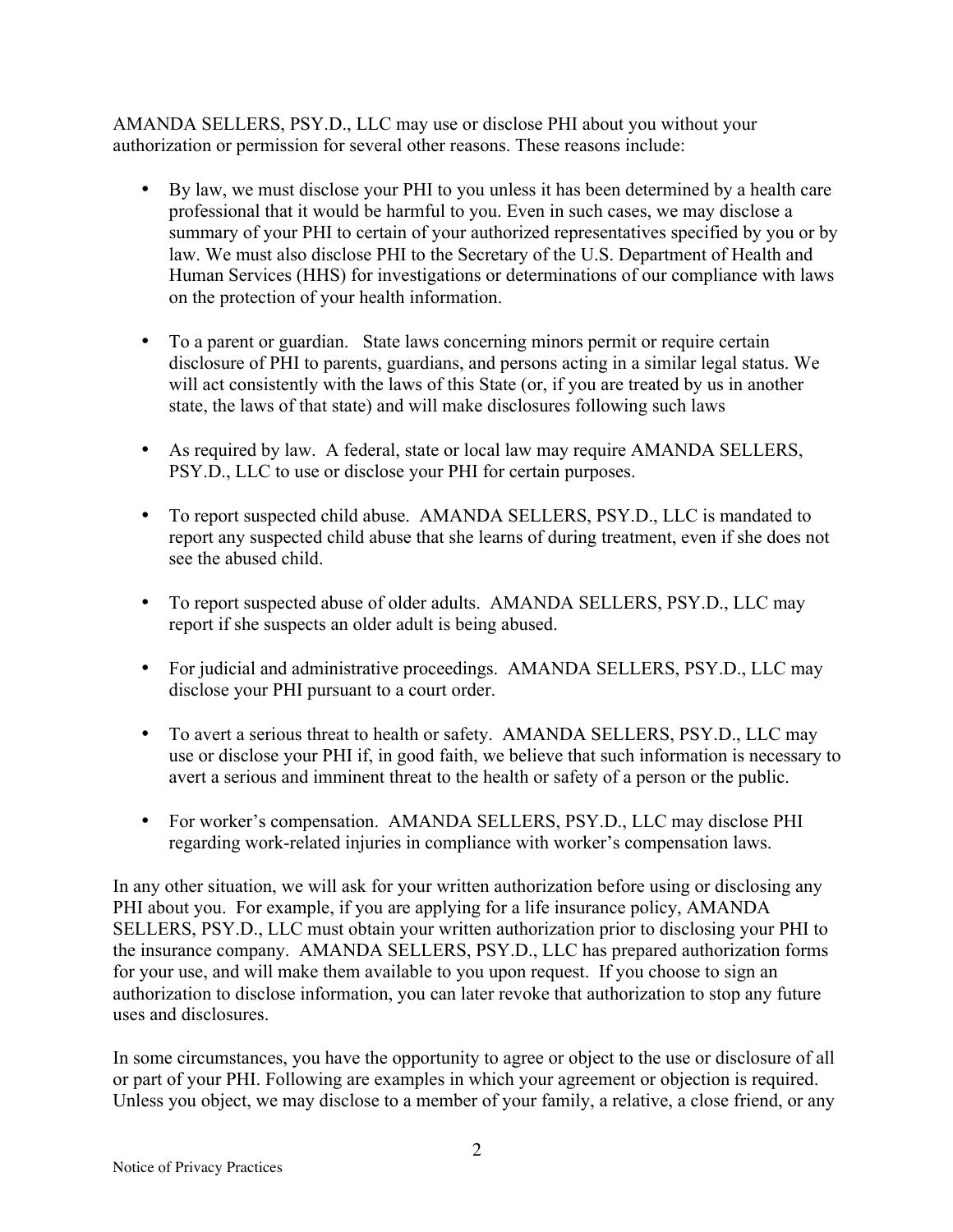other person you identify, your PHI that directly relates to that person's involvement in your health care. We may also give information to someone who helps pay for your care. Additionally, we may use or disclose PHI to notify or assist in notifying a family member, personal representative, or any other person who is responsible for your care, of your location, general condition, or death. If you should become deceased, we may disclose your PHI to a family member or other individual who was previously involved in your care, or in payment for your care, if the disclosure is relevant to that person's prior involvement, unless doing so is inconsistent with your prior expressed preference. Finally, we may use or disclose your PHI to an authorized public or private entity to assist in disaster relief efforts and coordinate uses and disclosures to family or other individuals involved in your health care.

AMANDA SELLERS, PSY.D., LLC may contact you to provide information about treatment alternatives or other health-related benefits and services that may be of interest to you. To the extent that AMANDA SELLERS, PSY.D., LLC is designated an affiliated covered entity, the covered entities that comprise AMANDA SELLERS, PSY.D., LLC may share your health information with one another as if they were a single covered entity.

We may change our policies at any time and make the new policies effective for all information we maintain. Before we make any significant change in our policies, we will change this Notice. If we change this Notice, copies will be available by contacting the AMANDA SELLERS, PSY.D., LLC Representative listed below. You can request a copy of our notice at any time. For more information about our privacy practices, contact the AMANDA SELLERS, PSY.D., LLC representative listed below.

# Your Individual Rights

You may ask us not to use or disclose any part of your PHI for treatment, payment or health care operations. Your request must be made in writing to our Privacy Officer. In your request, you must tell us: (1) what information you want restricted; (2) whether you want to restrict our use or disclosure, or both; (3) to whom you want the restriction to apply, for example, disclosures to your spouse; and (4) an expiration date. If we believe that the restriction is not in the best interests of either party, or that we cannot reasonably accommodate the request, we are not required to agree to your request. If the restriction is mutually agreed upon, we will not use or disclose your PHI in violation of that restriction, unless it is needed to provide emergency treatment. You may ask us not to disclose certain information to your health plan. We must agree with that request only if the disclosure is not for the purpose of carrying out treatment (only for carrying out payment or health care operations) and is not otherwise prohibited by law and pertains solely to a health care item or service for which we have been paid out of pocket in full by you or by another person on your behalf other than your health plan. You may revoke a previously agreed upon restriction, at any time, in writing.

You have the right to look at and/or get a copy of your health information. This request must be in writing. This right does not include inspection and copying of the following records: psychotherapy notes; information compiled in reasonable anticipation of, or use in, a civil, criminal or administrative action or proceeding; and protected health information that is subject to a law that prohibits access to protected health information. If you request copies, we may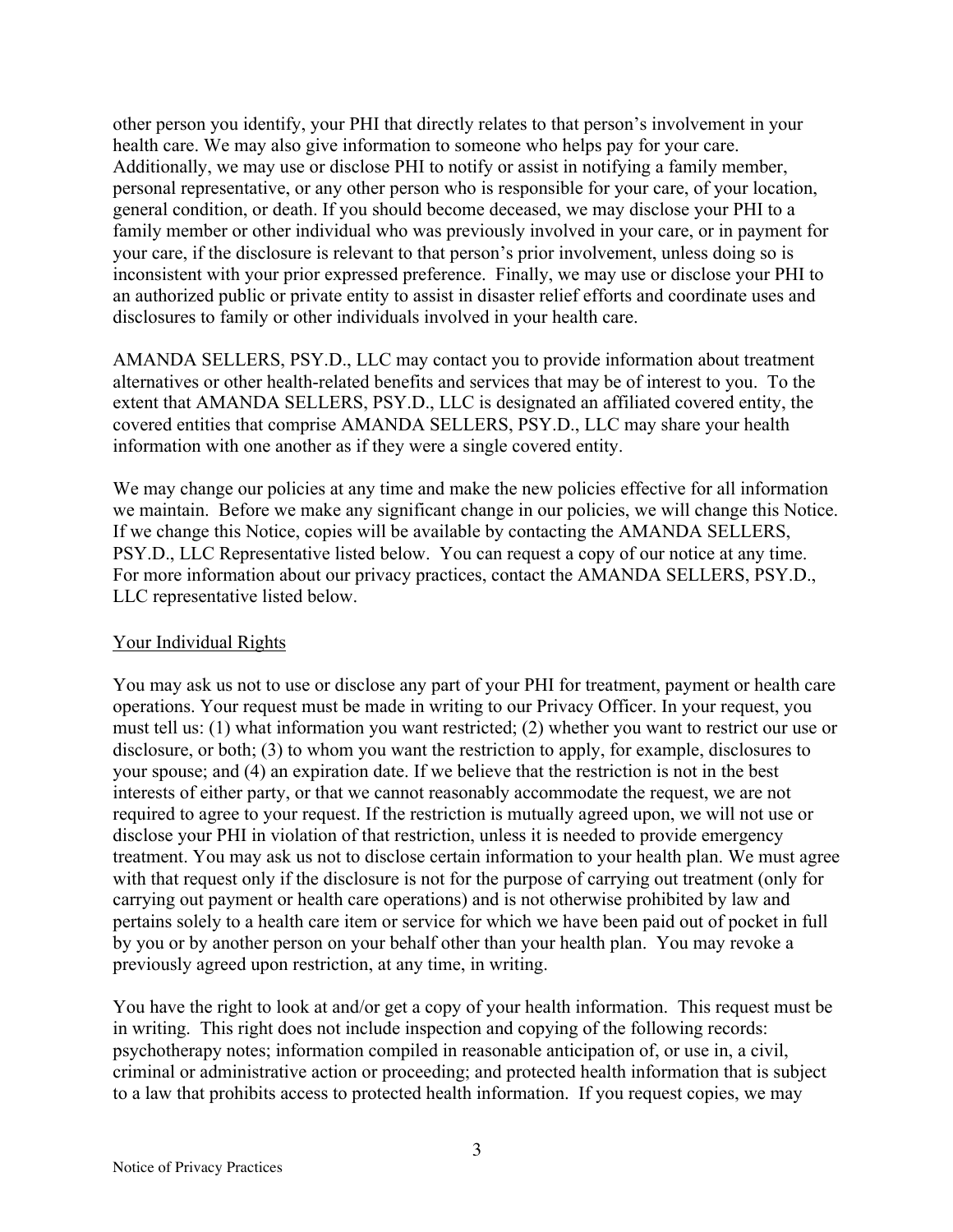charge a per page fee to cover costs. If we deny you access to requested information, you may appeal the denial in certain circumstances. If you believe that information in your record is incorrect or incomplete, you have the right to request that we correct, or add to, the existing information. This request must be in writing and be supported by a reason. We have the right to deny the request. Please forward your written request to access or amend information to the AMANDA SELLERS, PSY.D., LLC representative listed below.

You have the right to receive a list of instances where we have disclosed health information about you for reasons other than treatment, payment or operational purposes (as well as other limited exceptions) during the six (6) years prior to the date on which your request for an accounting is made. This request must also be made in writing. AMANDA SELLERS, PSY.D., LLC may not account for disclosures made before the effective date. We reserve the right to charge for multiple requests for disclosure to cover costs incurred.

You may request that we communicate with you using alternative means or at an alternative location. We will not ask you the reason for your request. We will accommodate reasonable requests, when possible.

If we maintain an electronic health record containing your protected health information, you have the right to obtain a copy of that information in an electronic format and you may choose to have us transmit such copy directly to a person or entity you designate, provided that your choice is clear, conspicuous, and specific. You may request that we provide you with an accounting of the disclosures we have made of your protected health information (including disclosures related to treatment, payment and health care operations) contained in an electronic health record for no more than 3 years prior to the date of your request (and depending on when we acquired an electronic health record).

This Notice is provided to you as a requirement of HIPAA. There are several other privacy laws that also apply to HIV related information, family planning information, mental health information, psychotherapy notes, and substance abuse information. These laws have not been superseded and have been taken into consideration in developing our policies and this Notice. Psychotherapy notes, release of PHI for marketing purposes or sale of protected health information, are all specifically subject to more strict privacy standards and most uses and disclosures require express authorization from you.

You have the right to obtain a paper copy of this notice, even if you received it electronically. Please submit your request in writing to the AMANDA SELLERS, PSY.D., LLC representative listed below.

# Do You Have a Question?

If you have any questions or complaints, please contact: Amanda Sellers, Psy.D., at (484) 809- 0529.

If you are concerned that we have violated your privacy rights, or you disagree with a decision we made about access to your records, you may contact Amanda Sellers, Psy.D. You may also